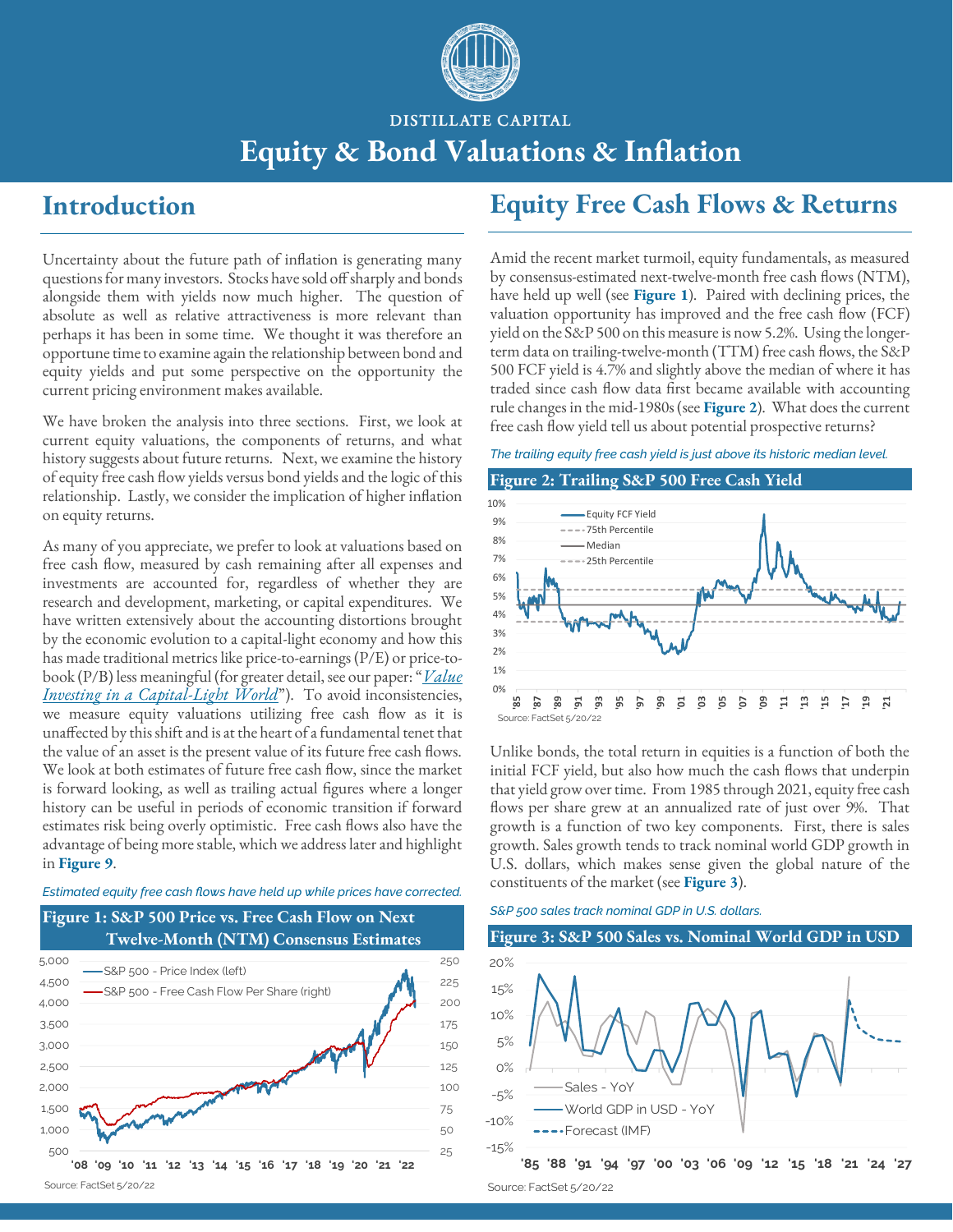## DISTILLATE OCAPITAL



### **Figure 4: S&P 500 Free Cash Flow Per Share Growth vs. World GDP Growth Plus the Retained Free Cash Yield**



The second component of free cash flow growth is the amount stemming from free cash flow that is reinvested each year. Free cash flows are defined as what is left after all spending, including investments in research and development, advertising, capital expenditures, etc., are deducted from revenues. Those investments generate current and future sales, but the free cash flows that remain can also be applied toward future growth. A portion of free cash flows are typically paid as dividends, but the free cash flow that is retained can be reinvested to boost growth through acquisitions or share repurchases. If this retained free cash flow is calculated as a yield against share prices and then added to world nominal GDP growth from the previous chart, the sum is a rough proxy for free cash flow growth per share. This summation has in fact tracked actual free cash flow per share growth relatively well (see **Figure 4**).

Alternatively, we can examine the averages of each component of per share free cash flow growth along with dividends over the entire 1985 to 2021 period. **Figure 5** shows that the trailing free cash flow yield averaged 4.5% over the period, with 2.2% paid as dividends and the other 2.3% retained. Adding world nominal sales growth of 5.8% to the 2.3% retained yield equates to an estimated growth rate of 8.1%, a rate that reasonably closely matches the actual free cash flow growth of 9% over this period. Adding back dividends gets to a combined equity returns of 11.4%, which again roughly matches the actual annualized total returns of 11.9% over the period.

Using the same sources of returns it is possible to theorize what potential future returns might be based on the starting equity free cash flow yield and some estimate of nominal world GDP growth. The current equity free cash flow yield of 4.7% is split between the current 1.6% dividend yield and 3.1% retained in free cash flow. Add to this an estimate of nominal world GDP growth of 4.5%, below the IMF-predicted 5%, and roughly reflecting 2% real GDP growth and 2.5% inflation, and you arrive at a potential return of about 9% going forward. While GDP growth in U.S. dollars could be more or less, especially given different inflation scenarios which we will discuss later, the combined elements produce a potential return not that different than the long-term historic return in equites.

This suggests that equities are not as egregiously expensive as some have suggested, especially after the recent pullback. Crucially, while the GDP estimate is an unknown, it is the relatively attractive 4.7% starting free cash yield that supports much of the return potential.

*Sources of historic and potential equity returns result from the dividend yield paid from free cash flows, retained free cash, and sales growth.*

#### **Figure 5: Historic & Potential Sources of Equity Returns**



Source: Distillate Capital, FactSet 5/20/'22

While the starting equity free cash flow yield is not as big a driver of returns as would be the case with bonds, we would still expect to see a fairly strong relationship between the trailing equity free cash flow yield and forward returns over a longer period, which inherently smooths out some of the shorter-term fluctuations in prices. **Figure 6** depicts exactly that relationship. While the starting free cash yield and the total return for the S&P 500 over the ensuing 10 years is not exact, there is a reasonable fit. The relationship suggests that the current 4.7% trailing free cash flow yield would now equate to an annualized return of over 10%, slightly higher than the 9% we estimated in **Figure 6**, but again entirely consistent with the longterm returns earned in equities.

### *The starting equity free cash yield offers a good rough guide for returns over the next 10 years.*

### **Figure 6: S&P 500 Trailing Free Cash Yield vs. Total Return Over the Next Decade**



Source: FactSet 5/20/'22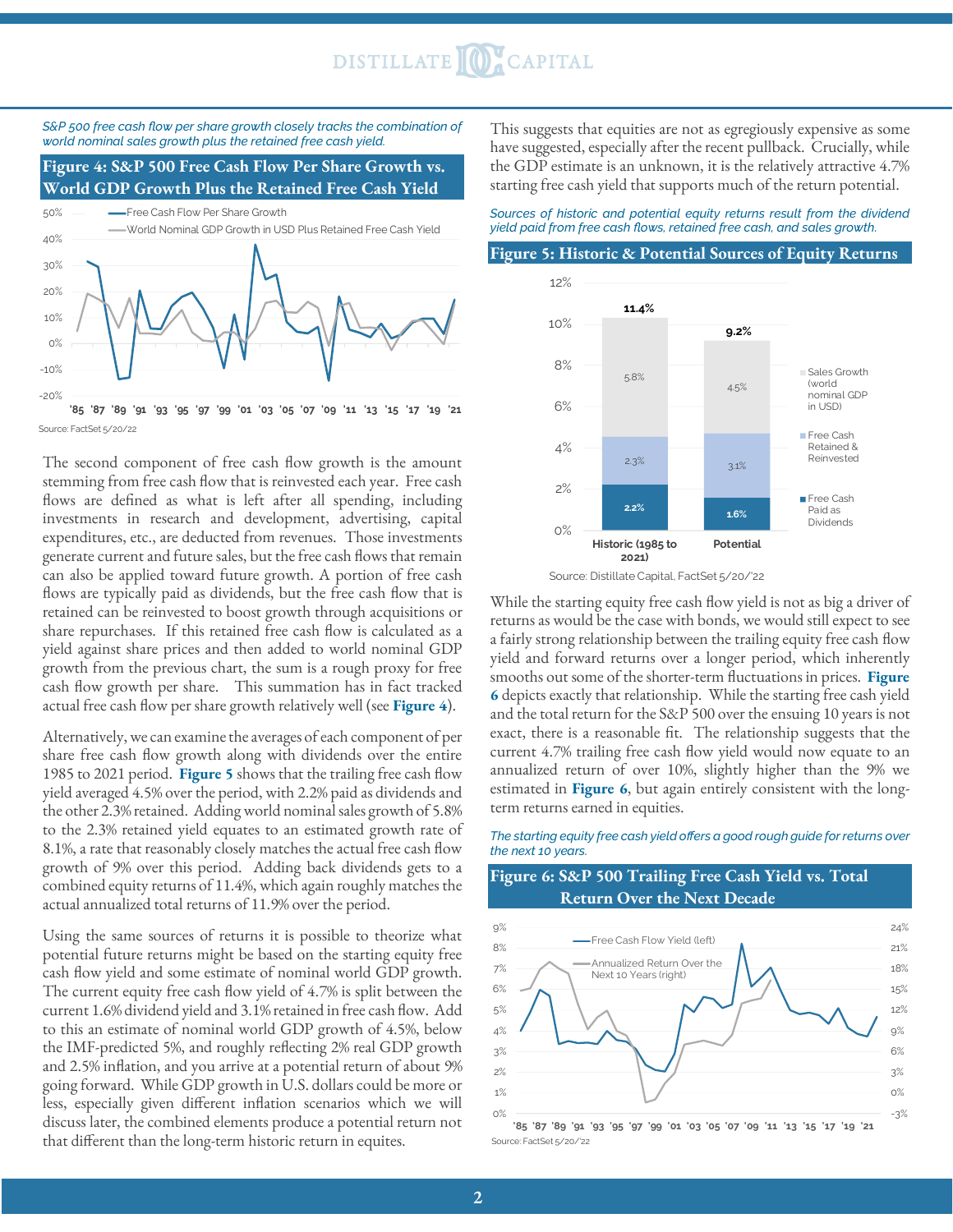## DISTILLATE CAPITAL

### **Equities vs. Bonds**

While equities look reasonably valued from a historical perspective, what about in relation to bonds? Over the most recent twenty-year period, the equity free cash flow yield traded very tightly with BAAbond yields, and both have moved higher in lock step in recent months. But over the longer-term, this relationship did not always hold, and the equity free cash flow yield traded at a significant discount to the BAA-bond yield (see **Figure 7**). In considering current valuations, as well as possible return scenarios under different inflationary environments, is it useful to examine the logic around whether the equity free cash flow yield should trade at the same level as the BAA-yield, as it does currently, or whether it should trade at a discount as was the case in the past.

While equity returns are a function of both their starting yield and growth, for bonds held to maturity, returns are almost entirely a function of the starting yield less some loss rate. For BAA bonds this loss rate, adjusted for recoveries, has averaged around 0.3% per year.

What does this mean for the equity yield relationship vs. the BAA yield? The prior figures show that the equity return is a function of the equity yield plus sales growth, historically about 6%, tracking world nominal GDP. If investors demanded a similar risk premium to hold equities as BAA bonds, we would then expect equities to trade at a 6-percentage point discount to the BAA yield instead of trading in line with it. This is exactly where the equity free cash yield traded in relation to the BAA yield from 1985 to about 2000. This is also shown in **Figure 7**, which simply adds to the analysis a line depicting the 6% historic sales growth rate added to the starting equity free cash yield. The relationship began to change around 2000, however, when the equity yield converged to the BAA yield, indicating that equities either no longer reflected a growth benefit, which seems unlikely given ongoing expansion in the world economy, or that the risk premium to hold equities suddenly surged, possibly as a result of tumultuous price moves, as we suggested in our *[Asset Class Yields](https://distillatecapital.com/asset_valuations)* paper.

*Equity free cash yields are at similar levels as BAA yields at present, but previously traded at a substantial discount reflecting their growth benefit.*





*Equities look better valued relative to their own history than do bonds.*

**Figure 8: Current Valuation Rank vs. History ('85 to '22)**



Regardless the cause for the convergence in yields, equity valuations at present remain more attractive in relation to bonds than they have been in the past and the growth potential does not appear to be reflected in current equity prices as compared to BAA yields. Another way to see this is to look at the percentile valuation ranks for 10-year treasuries, BAA-bonds, and equities in **Figure 8**. This highlights that while equities rank just above their median valuation, 10-year treasuries are around the 25th percentile and BAA-bonds are just below this level.

A counterargument to the attractive relative valuation of equities is the risk that equity free cash flows will decline precipitously even though forward estimates have held up so far (as noted in **Figure 1**). While slower economic growth seems very likely amid tighter monetary conditions and a recession is very possible, equity free cash flows tend to be much more stable than earnings due to both accounting issues as well as the fact that companies can reduce certain investments to support free cash flows in periods of economic distress. This relative stability of free cash flows is evident in **Figure 9** and along with the accounting issues noted earlier, is yet another reason we prefer to use free cash flows in making valuation assessments.

*Equity free cash flows tend to be fairly stable (and much more so than earnings) even through periods of economic distress.*

### **Figure 9: Equity Free Cash Flows vs. Earnings Per Share Over Time**



Source: FactSet, Standard & Poor's 5/20/22; see end-notes for free cash methodology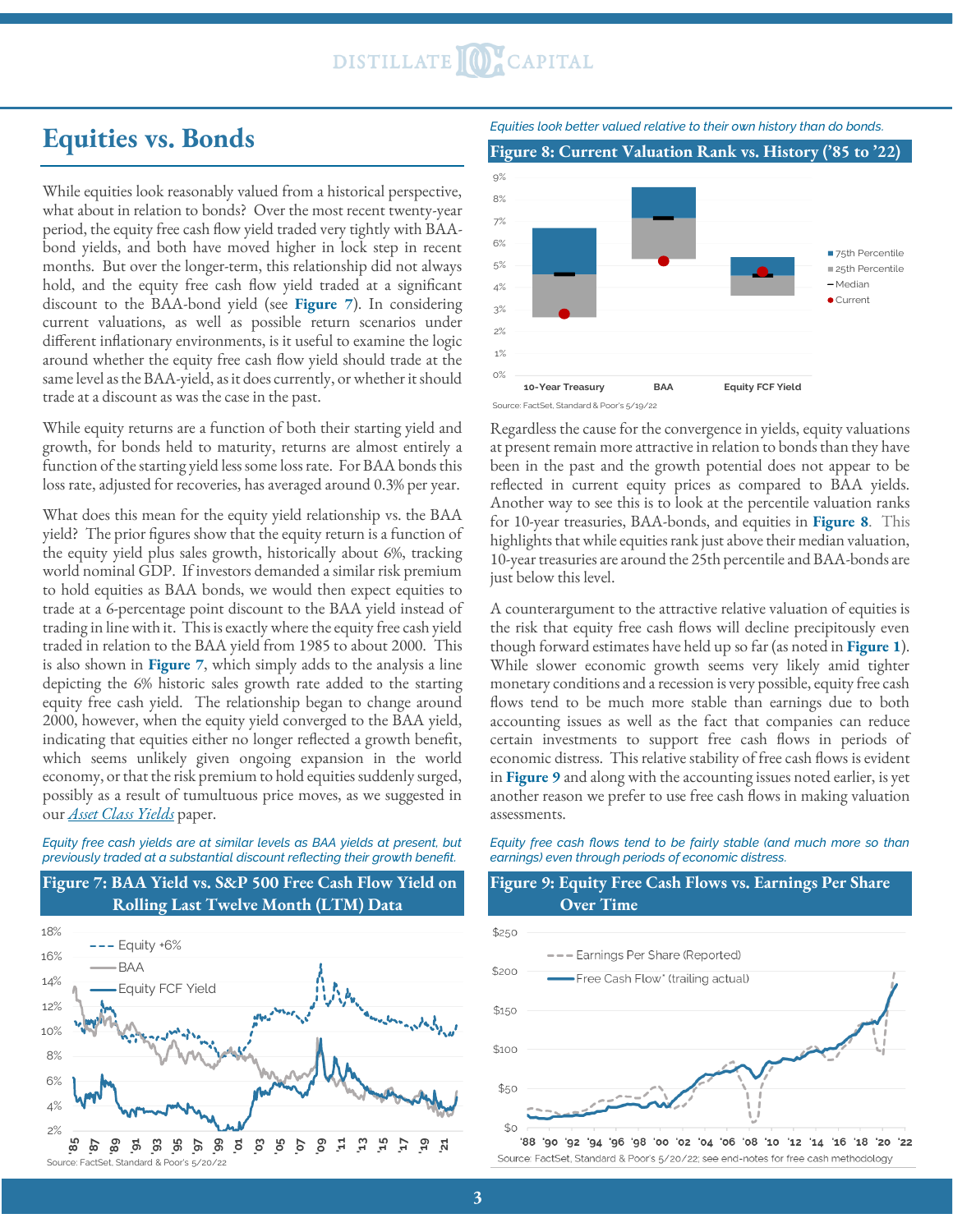### **Inflation**

Inflation is difficult to measure and its persistence from this point forward is heavily debated. In terms of our own view, we prefer to follow the advice of Yogi Berra, that "it's tough to make predictions, especially about the future." There is clearly a wide array of inflation scenarios, and we are not dogmatically expecting one over the other. Looking at embedded market-measures of expected 10-year forward inflation, for what they are worth, suggests a somewhat more elevated average annual rate of 2.6% based on current Treasury Inflation-Protected Security (TIPS) yields. On the other hand, it was only a few years ago that McKinsey (and many others) were more worried about massive unemployment and deflationary forces due to automation (*[McKinsey report](https://www.mckinsey.com/~/media/mckinsey/industries/public%20and%20social%20sector/our%20insights/what%20the%20future%20of%20work%20will%20mean%20for%20jobs%20skills%20and%20wages/mgi%20jobs%20lost-jobs%20gained_report_december%202017.pdf)*). Again, we will defer to Yogi.

Though we do not know what inflation will look like, we can assess current valuations to help us think through different investment outcomes in the future. Going back to the simple equity return build-up (**Figure 5**), we can increase our inflation assumption from 2.5% to 5%. Since equity free cash flows track nominal GDP, you would expect the nominal growth rate of equity free cash flows to increase. The ability of companies to generally pass along higher input costs with higher prices is a key benefit of owning equities.

Offsetting this higher nominal growth, however, is the potential that the equity valuation could deteriorate. While it is possible that higher inflation and higher bond rates would push equity free cash yields up commensurately, this is far from certain given the analysis earlier looking at the growth benefit that equities have over bonds, and the fact that while this growth was previously factored into relative yields, it does not seem to be at present. In an inflationary period, this ability to pass through increasing costs and grow faster in nominal terms could cause equities to trade more in line with their historic relationship to bonds. Consistent with this possibility, the last time 10-year Treasury yields were above 5%, equity free cash yields traded at a significant discount to them as opposed to the current premium (see **Figure 10**). Even when the 10-year treasury yield was at 12%, the equity free cash yield was 6%, which is only slightly above where it is today.

### *When 10-year Treasury yields were last above 5%, equity free cash yields traded at a significant discount to them rather than their current premium.*

### **Figure 10: Equity Free Cash vs. 10-Year Treasury Yield**



### **Final Word**

Amid an uncertain economic future, equities offer an attractive advantage of being able to pass through inflationary costs over the longer-term, but their present relative valuation against bonds does not seem to fully capture the benefit as it did historically. On top of this general opportunity in equities, we believe our equity investment methodology offers several further potential benefits. First, by investing in equities with stable cash flow profiles and low debt, we hope to cushion the potential deleterious impacts of a sharper than desired economic slowdown from rising interest rates. Second, while the overall market valuation looks attractive on free cash yields, our strategies offer significantly higher expected yields that we hope will provide an even greater buffer against a scenario in which higher inflation might pressure valuations.

### *Distillate Capital's U.S. FSV strategy is trading near its widest FCF to EV yield over the S&P 500 benchmark despite outperforming it.*

### **Figure 11: Free Cash to Enterprise Value Yield Over Time**



In this regard, we are encouraged that despite outperformance against the S&P 500 since we started the strategy in May of 2017, the free cash to enterprise value yield of our U.S. Fundamental Stability and Value (U.S. FSV) strategy remains near an all-time high in both absolute terms and relative to that of the S&P 500 benchmark (see **Figure 11**). **Figure 12** shows the same metric for each of our strategies versus their respective benchmarks at present.

### *Distillate's strategies are more attractively valued than their benchmarks.*

### **Figure 12: Current Free Cash to Enterprise Value Yield**